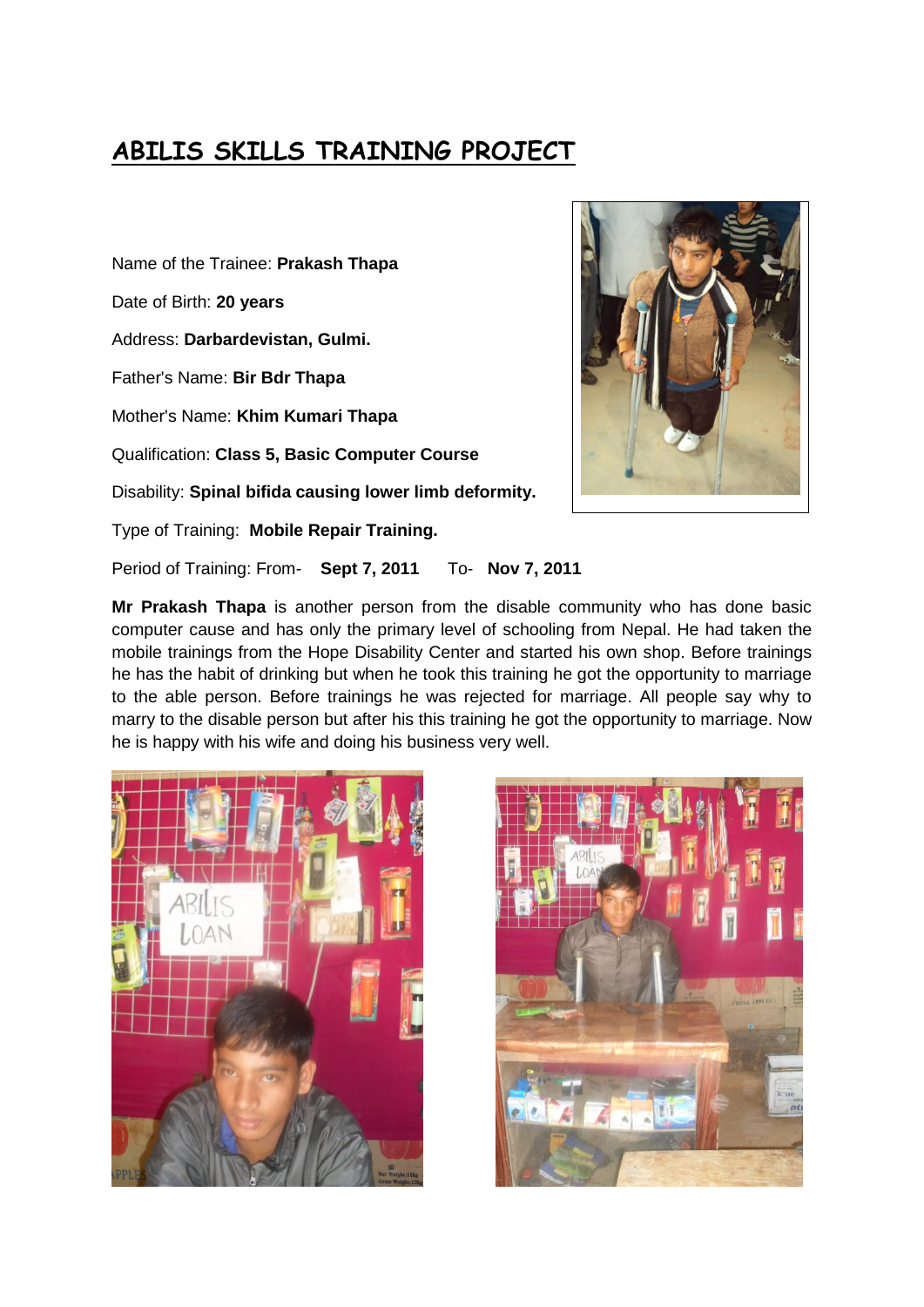

# **ABILIS SKILLS TRAINING PROJECT**

Name of the Trainee: **Tej Bahadur Thapa**

Date of Birth: **22 years**

Address: **Gawdakot – 9, Gulmi.**

Father's Name: **Sher Bahadur Thapa**

Mother's Name: **Maya Thapa**

Qualification: **S.L.C.**

Disability: **Right lower limb amputated from above knee.**



Type of Training: **LOAN**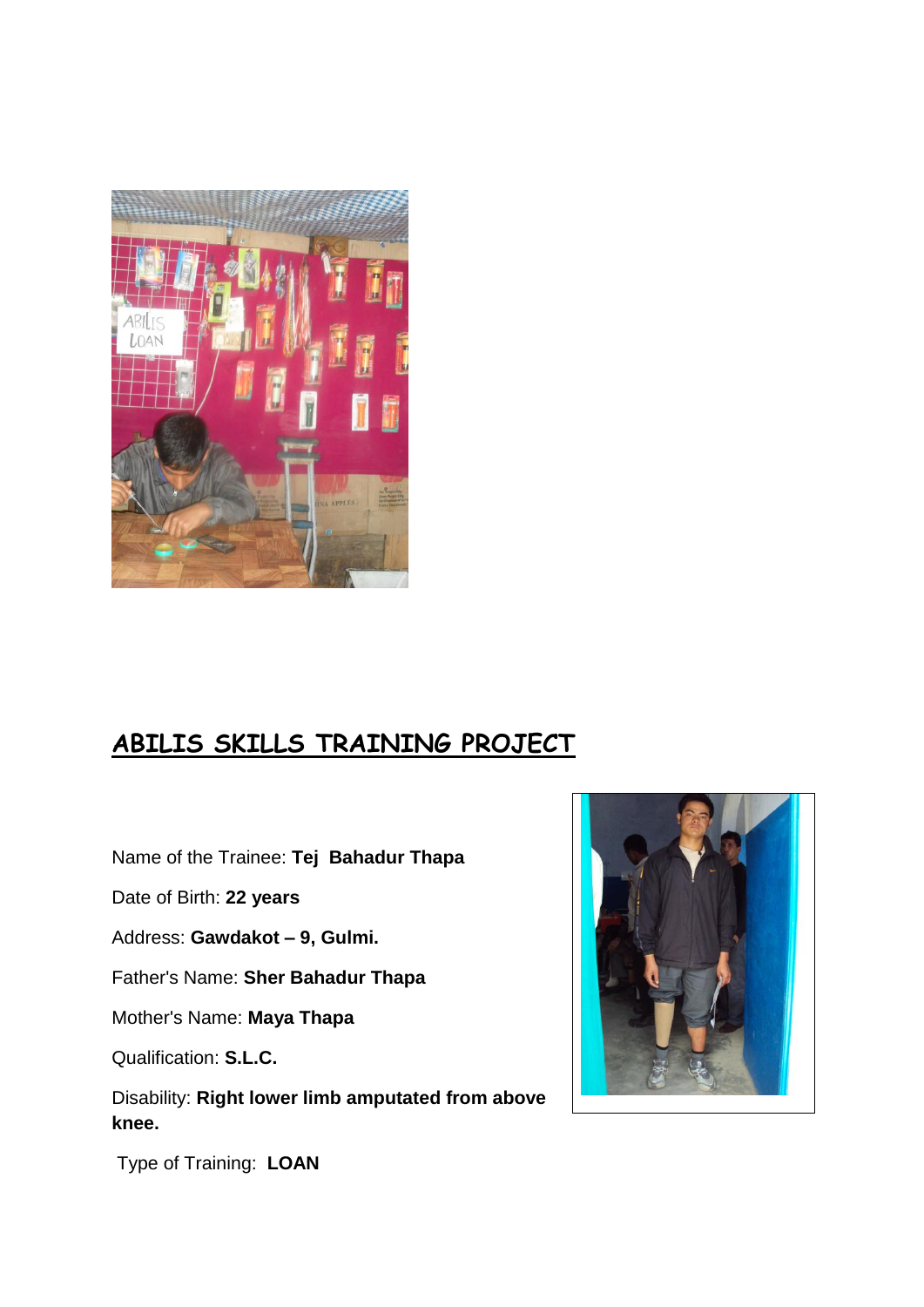### Amount of Loan: **15000 rupees**

#### Period of Repayment: **6 months**

#### Address of Training Institute: **Tamghas, Gulmi.**

Period of Training: From- Nov 20**, 2011** To- May **20, 2012**

MR Tej Bahadur Thapa from Gawdakot of Gulmi was born in the poor family one day when he was walking in the road returning from school to his home Hope Director Mrs Ganga Rayamajhi met him. She helped him to keep his artificial leg by her organization. Then it became access to him to go to school. He was reading at 9 classes at that time. Easily he passed the SLC exam with good marks. At the time of his schooling it was very difficult to read his friends did not respect him because of disability. After his artificial leg was fitted in 2007 he got the opportunities to read and write. Now he passed the Higher Secondary education as well. He got the Mobile Repair Trainings from the Hope Disability Centre in 2011. He is married now. The society accepted him as a able person. He is happy and gives lots of thanks to the Hope Centre because of his success story by the centre. Now he is taking loan for his mobile repair centre at his own local Market. He has his own income through the mobile trainings. His wife is also happy to be with him. His family mother and fathers are very happy to know that his son becomes a successful person in the society by the help of Hope Disability Centre. Now his lifestyle is changed. He is educated. He is rehabilitee by his artificial legs when Abilis helped to him for the trainings and Loans for his shop. He gives lots of thanks to the ABILIS project of Hope Disability Centre for making him success life. Now he earns 6 to 8 thousands RS through his repair Centre so he is too much happy. He is making his own lifestyle through his own income its ABILIS's contribution....



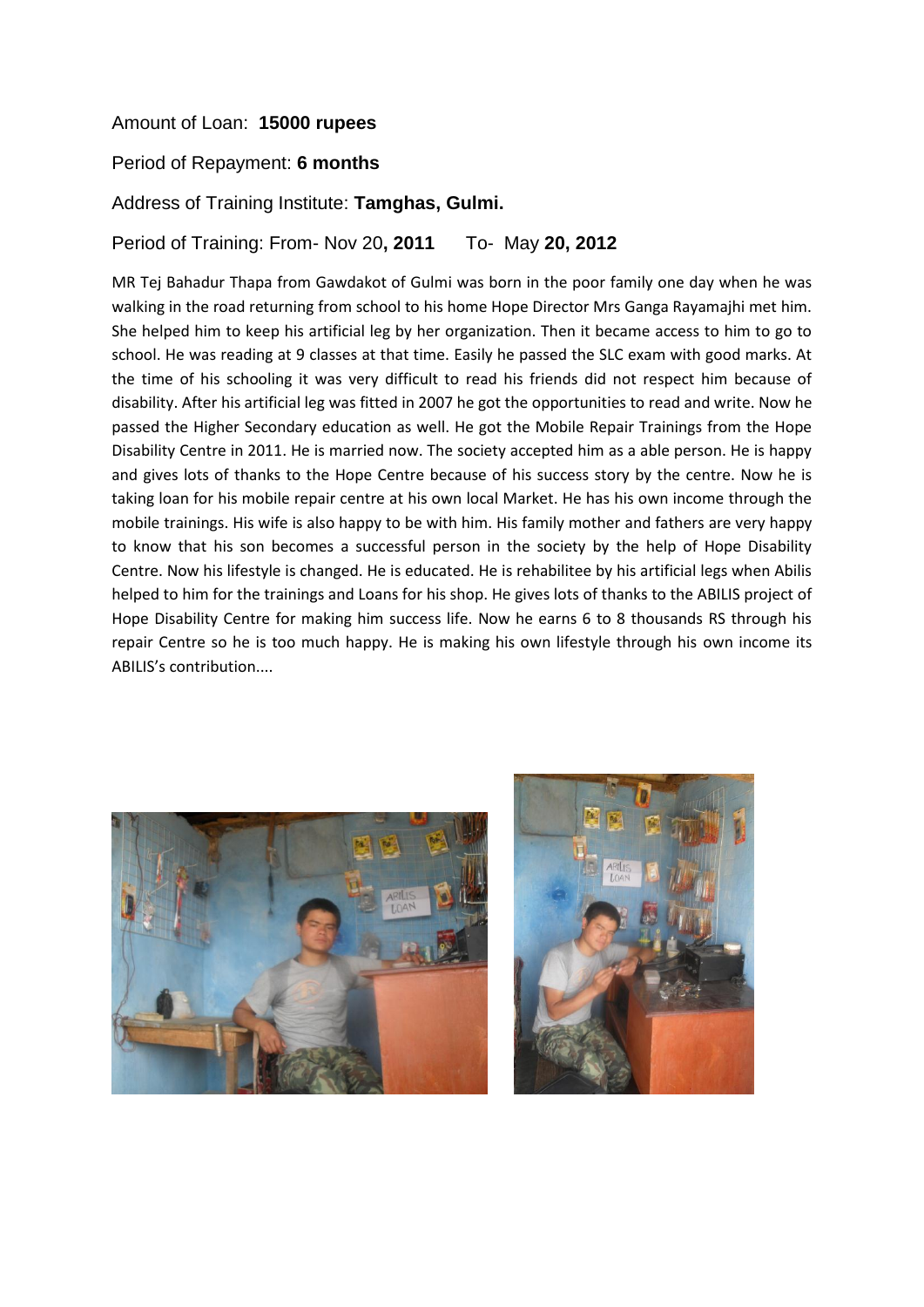

### **ABILIS Business Loans Scheme**

Name of the Borrower: Sarita Kunwar

Age :- 22 , Six :- Female

Address: **Arkhale - 8 , Gulmi**

Father's Name: - Dal Bdr Kunwar

Mother's Name: - Khim Kala Kunwar

Qualification: - 12 class pass \

Disability: - (Rt) lower limbs shortness .

Type of Business: - Shop

Amount of Loan: **15000 rupees**



**Sarita Kunwar** from one of the poor family of Arkhale of Gulmi has the problem of study because she cannot pay her fee monthly to the school easily. When she has passed her SLC exam she wanted to upgrade her education. When she heard about